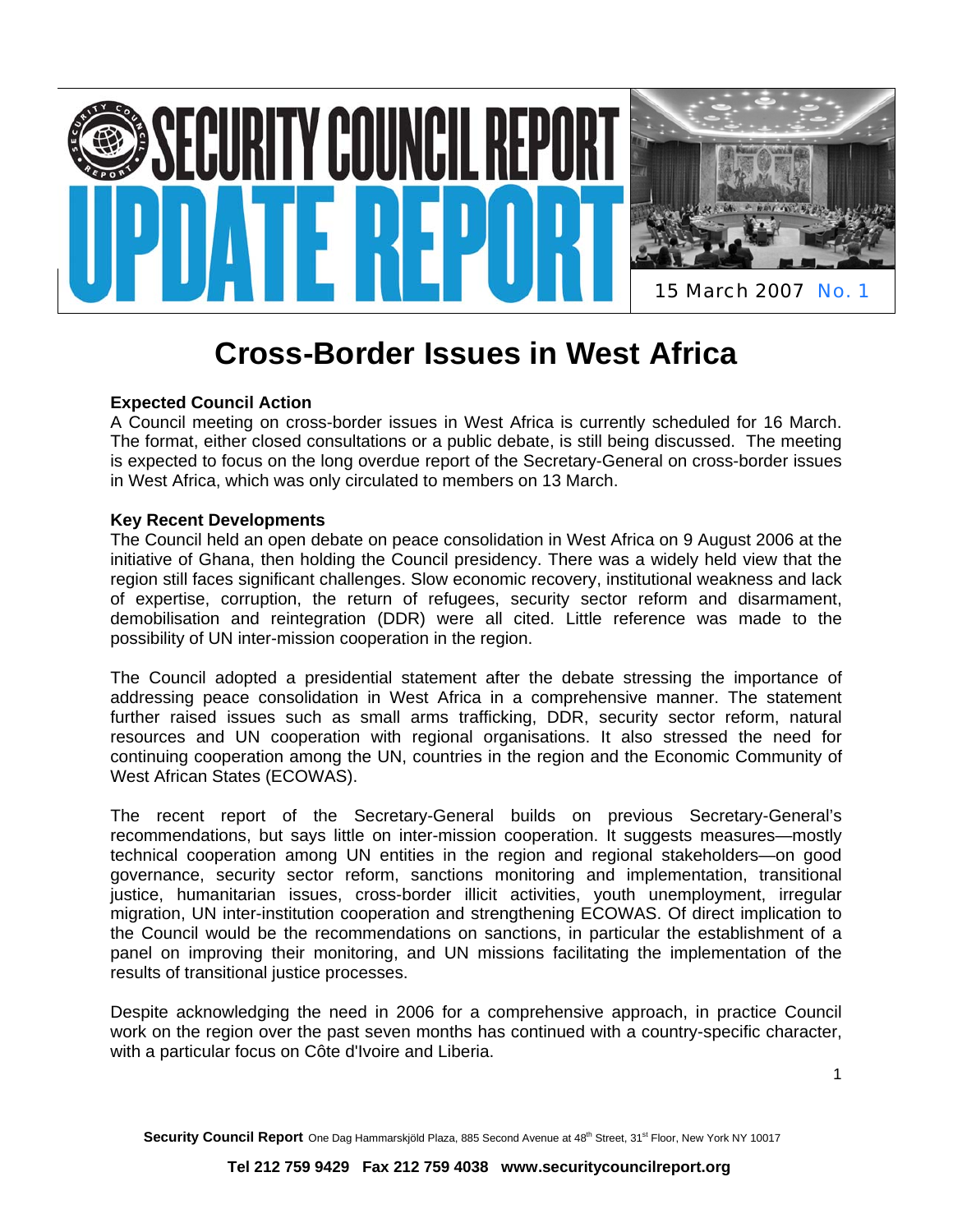- On **Côte d'Ivoire**, the Council has focused on containing the instability and managing the peace process, particularly by endorsing in strong terms a larger role for the prime minister and ECOWAS. It has recently issued a press statement calling for the implementation of the recent Ouagadougou Agreement. Related key issues have included the holding of nationwide elections, which now seem improbable by October 2007. (One small token of regional approach has been the willingness of the Council to consider permission for units from the UN Mission in Liberia (UNMIL) to assist the UN Operation in Côte d'Ivoire (UNOCI).)
- On **Liberia**, Council attention has focused on making progress with the Secretary-General's benchmarks on security and peacebuilding in the post-transitional phase, progress on benchmarks is expected to inform the future exit strategy of UNMIL. Members have also focused on the future of the sanctions regime since the election of the new government, having in particular lifted the measures on timber but nonetheless kept those on diamonds.
- The Council referred the situation in **Sierra Leone** to the Peacebuilding Commission (PBC) in June 2006. Throughout 2006 Council members—perhaps deferring to the nascent PBC—limited Council action on Sierra Leone to renewing the mandate of the residual UN political presence in the country (UNIOSIL), having already expressed the intention to consider an exit strategy for UNIOSIL in connection with the successful holding of the upcoming July 2007 elections. (However, in the January 2007 open debate on the PBC, the Council has signalled a disposition to become more involved in the PBC's work. There seems to be a willingness to increase cooperation and informationsharing, perhaps through the adjustment of UNIOSIL's mandate to formalise its assistance with the formulation of PBC country-specific strategies.)
- On **Guinea-Bissau**, Council attention seems to have acutely decreased since the end of Brazil's membership in December 2005. Action has been limited to discussing the periodic reports from the Secretary-General and renewing the mandate of the UN Peacebuilding Office (UNOGBIS).
- The Council did not take up the issue of recent violent disturbances in **Guinea**, but the matter is expected to be raised at the Secretary-General's lunch with Council members today.

Cross-border action and inter-mission cooperation have not been key aspects of recent Council decisions, beyond the reconfiguration of the mandate of UNOCI in resolution 1739, which largely kept existing cross-border cooperation provisions. Resolutions on Côte d'Ivoire and Liberia have signalled willingness to consider further troop-sharing between UNMIL and UNOCI, but agreement has not been reached.

UNMIL, UNOCI, the UN Office for West Africa (UNOWA) and other UN entities in the region have worked on improving coordination as well as support for governments and regional mechanisms on cross-border problems. Those initiatives include, *inter alia*, information-sharing, coordination on DDR and refugees, assistance to and strengthening of ECOWAS, meetings involving special representatives of the Secretary-General and force commanders under the auspices of UNOWA and cross-border exercises involving UNMIL, UNOCI and the governments of Sierra Leone and Guinea.

However, recent developments in the region seem to indicate that there are still considerable challenges of a cross-border nature to the stabilisation of the region.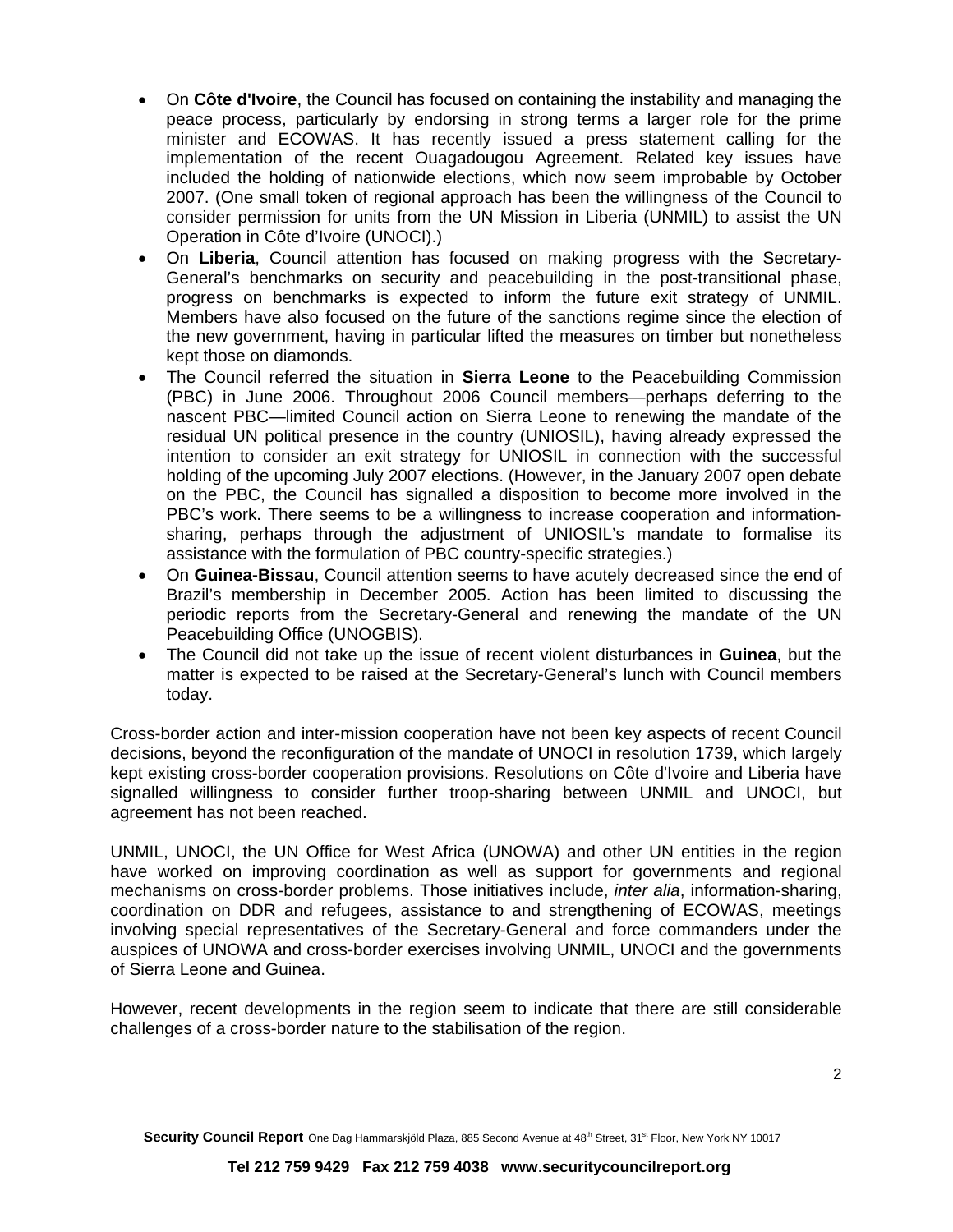The recent violent clashes in Guinea between the armed forces and opposition groups and the subsequent imposition of martial law on 12 February underlined the possible risks. The Special Representative of the Secretary-General for West Africa, Ahmedou Ould-Abdallah, met on 26 February with ECOWAS officials to discuss the latest developments in Guinea and ECOWAS' good offices mission to Conakry.

While the situation in Guinea seems to have improved after the appointment of a new prime minister in late February, there are still concerns with the potential for deterioration and adverse regional consequences, in particular the involvement of combatants from Liberia and key political players in Guinea-Bissau and Côte d'Ivoire.

There are also separate reports of cross-border movements of combatants and arms among countries in the region, especially between Liberia and Côte d'Ivoire.

However, apart from touching on the issue of small arms in a country-specific manner, Council discussion of the regional and global dimensions of the problem has not made progress in the past months. The draft resolution on small arms circulated by Argentina in March 2006 lapsed (which left future periodic Secretary-General's reports in abeyance). However, it is currently included as a footnote in the March programme of work and a Council statement requesting another Secretary-General's report on the issue seems possible before the end of the month.

## **Options**

Options for Council members in the short and medium terms include:

- stimulating the environment for more of a regional perspective by mandating a regular reporting cycle for the Secretariat on progress with measures on cross-border issues and inter-mission cooperation;
- expressing support for the Secretary-General's cross-border recommendations;
- following up on the recommendations that require Council action, in particular the establishment of a panel on standards for sanctions monitoring and the facilitation of the implementation of results of transitional justice processes by UN missions;
- requesting the Working Group on Peacekeeping to review progress with the implementation of the authorisation in resolution 1609 for UN missions in the region to cooperate through joint air patrols, cross-border patrols, border crossing points, extended areas of responsibility and coordinated operations and come up with further recommendations;
- requesting the Secretary-General to assess the work of UNOWA and recommend possible adjustments to its mandate;
- expressing support for current activities on inter-mission and regional cooperation, especially the strengthening of ECOWAS and the Mano River Union (comprising Liberia, Sierra Leone and Guinea) with the participation of Côte d'Ivoire; and
- mandating UNMIL to monitor the implementation of the arms embargo in Liberia, bearing in mind the regional perspective and requesting it and the sanctions committee to review this matter and report to the Council within ninety days.

#### **Key Issues**

The key issue that the Council has found difficult to focus on regards aspects of problems in West Africa. Harmonising and coordinating the several aspects of UN and regional involvement does not fit easily into the country-specific format the Council has become used to. Specific issues include: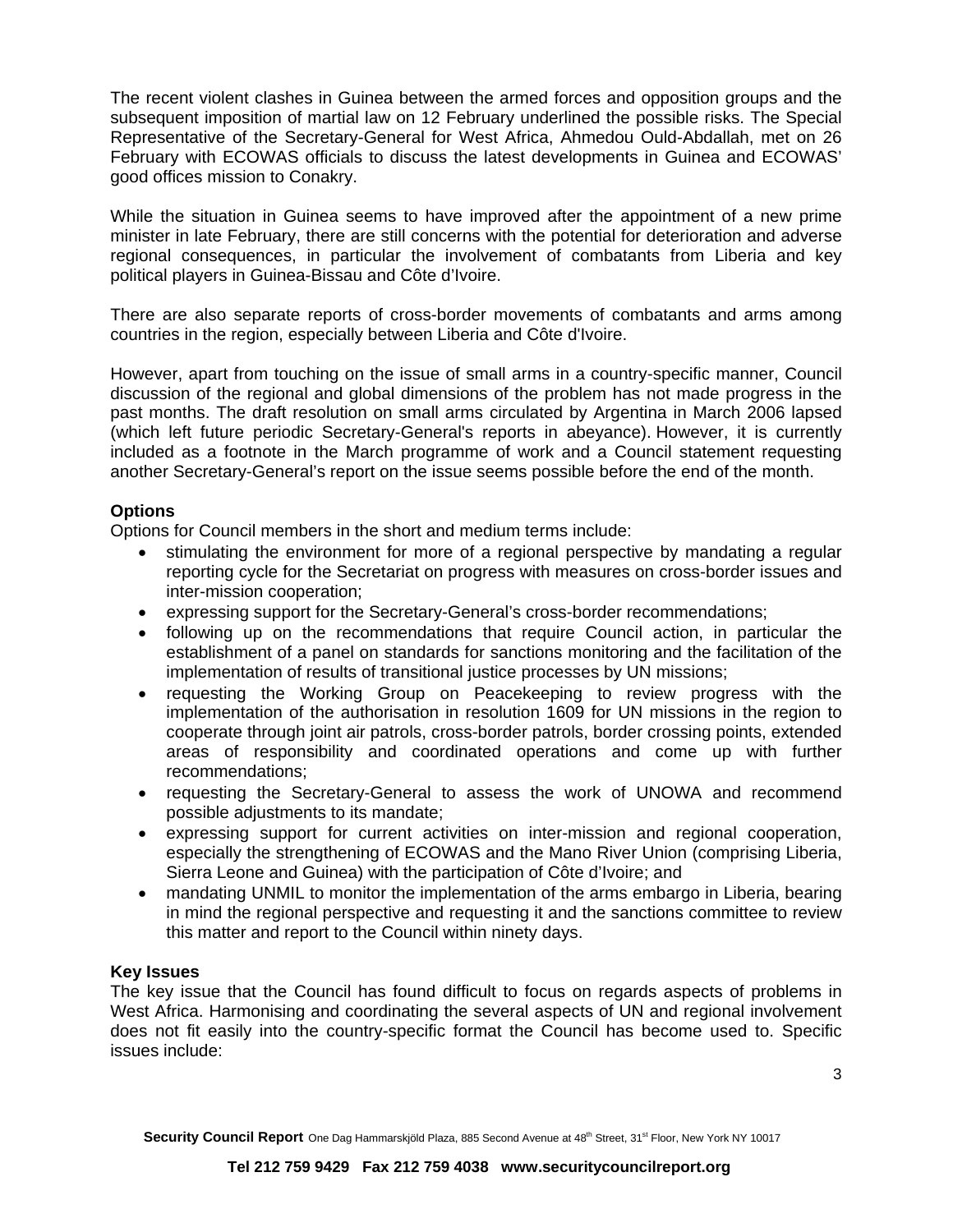- strengthening regional mechanisms such as ECOWAS and the Mano River Union;
- the proliferation of small arms and the effectiveness of Council arms embargoes;
- DDR, refugees and migration;
- curtailing cross-border illicit activities and the movement of combatants;
- making progress with security sector reform;
- developing integrated strategies for sensitive border zones; and
- when and how to take up new issues with regional dimensions, such as Guinea, without intruding prematurely into domestic political issues.

The traditional way in which situations are addressed in the Council—country-specific action on a regular basis rather than broader solutions—complicates the options for devising and implementing innovative regional measures, for example on inter-mission cooperation and the flow of small arms.

A key issue therefore is whether the Council will be willing to take the lead in overcoming those constraints. An incentive for the Council to support inter-mission cooperation and strengthening ECOWAS is the sheer cost of mounting stand-alone operations in several countries in a single region. In this regard, the recent growth in UN peacekeeping operations and the resulting scarcity in resources, human and financial, may make consolidation of regional approaches more attractive.

#### **Council Dynamics**

There is consensus within the Council on maintaining a focus on cross-border issues in West Africa particularly as countries in the region move into the post-conflict phase. The support also comes from members' sympathy for the concerns and the initiative of past and current African members in that regard.

For the past three months, members had been awaiting the Secretary-General's report. Most were keen on seeing the substance of the report well in advance of considering possible avenues for discussion. (As of this writing, members had only just received the advance copy of the Secretary-General's report after considerable confusion as to when it would be issued.) There seemed to be concern among some non-permanent members with the absence of sufficient time for analysing the report and addressing its recommendations at the debate.

Most members seem critical of UNOWA's effectiveness and have indicated in the past willingness to consider changes to its mandate and/or structure within the mandates review process. There seems to be an interest from some in having UNOWA take a more proactive role in the context of recent developments in Guinea. (However, given the recent defusing of tensions in that country, momentum in the Council for formally discussing the situation in Guinea seems to have decreased.)

Since the adoption of resolution 1609 in June 2005, substantive action on regional, cross-border issues has been limited to a presidential statement and scant mention in country-specific resolutions.

There seem to be divisions and some degree of scepticism on how best to approach regional solutions, especially regarding inter-mission cooperation. Within the Council and also among troop-contributing countries (TCCs), there seem to be concerns with the legal and managerial implications of that possibility. There is also concern with diverting the main focus of

4

Security Council Report One Dag Hammarskjöld Plaza, 885 Second Avenue at 48<sup>th</sup> Street, 31<sup>st</sup> Floor, New York NY 10017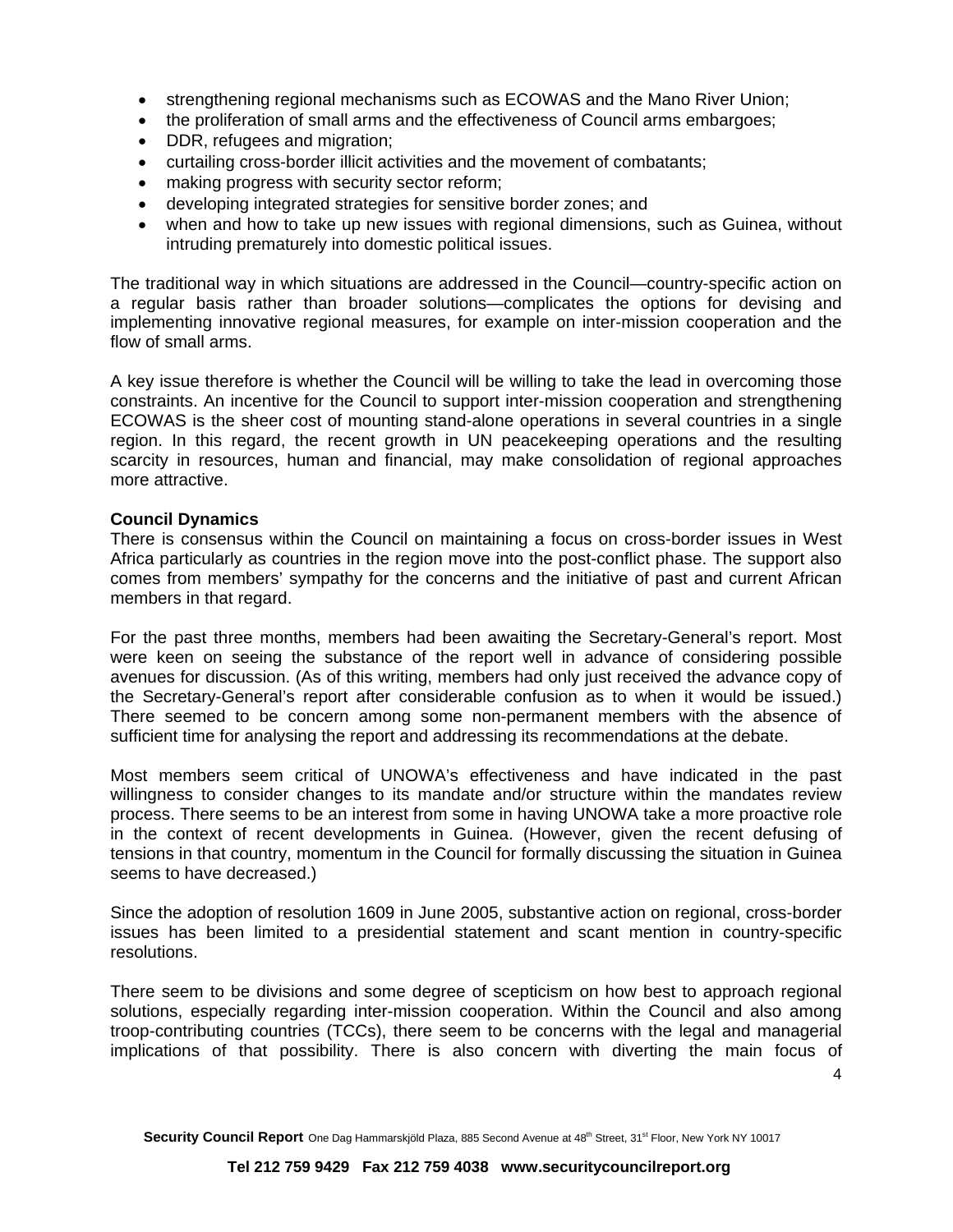peacekeeping operations in the region away from country-specific activities towards additional cross-border commitments.

#### **Background on Council Action on Cross-Border Issues in West Africa**

As a result of the nearly simultaneous outbreak of multiple civil wars in West Africa since the early 1990s, the Council has authorised a number of UN missions in the region. Members have also imposed a variety of sanctions regimes with regional implications, ranging from arms, diamonds, timber and oil embargoes to targeted measures such as travel bans and assets freezes in Côte d'Ivoire, Liberia and Sierra Leone. Council missions to the region were also carried out in 2003 and 2004.

This region also witnessed some of the earliest instances of cooperation in peacekeeping between the UN and a regional organisation, ECOWAS.

A number of reports of the Secretary-General—in particular the 2004 and 2005 reports on subregional and cross-border problems in West Africa and the 2005 report on UN inter-mission cooperation—have taken stock of UN and regional initiatives on cross-border issues.

In pursuing that enhanced regional focus the mandate of UNOWA—first established in 2001 was adjusted in January 2005 to include:

- promoting an integrated subregional approach and facilitating coordination and information exchange between UN entities and other partners in the subregion;
- liaising with and assisting ECOWAS and the Mano River Union;
- good offices on behalf of the Secretary-General, including conflict prevention and peacebuilding efforts; and
- following up on the cross-border activities as signalled in the reports of the Secretary-General and decisions of the Security Council.

Recommendations emanating from the Secretary-General's reports have included international, regional and country-specific measures. While most touched upon key action from countries with cooperation from UN entities and regional partners, some of them required Council action, particularly regarding cross-border activity by UN operations and specific measures on small arms.

The Council has expressed support for most of the Secretary-General's initiatives, as well as for UN assistance to governments on DDR, security sector reform, refugees and small arms. The Council has also included a regional dimension in some of its decisions, in particular:

- by authorising in resolution 1609 (i) certain measures on inter-mission cooperation as recommended by the Secretary-General, specifically joint air patrols, cross-border patrols, border crossing points, extended areas of responsibility and coordinated operations, subject to the agreement from TCCs; and (ii) troop-sharing between UNMIL and UNOCI;
- by including in UNOCI's mandate also in resolution 1609 and more recently in resolution 1739 (i) assistance with border monitoring, in particular regarding the movement of Liberian refugees and combatants; (ii) coordination with UNMIL and key partners on the repatriation of foreign ex-combatants; (iii) monitoring of the implementation of the arms embargo and the collection of arms brought into Côte d'Ivoire in violation of the sanctions regime; and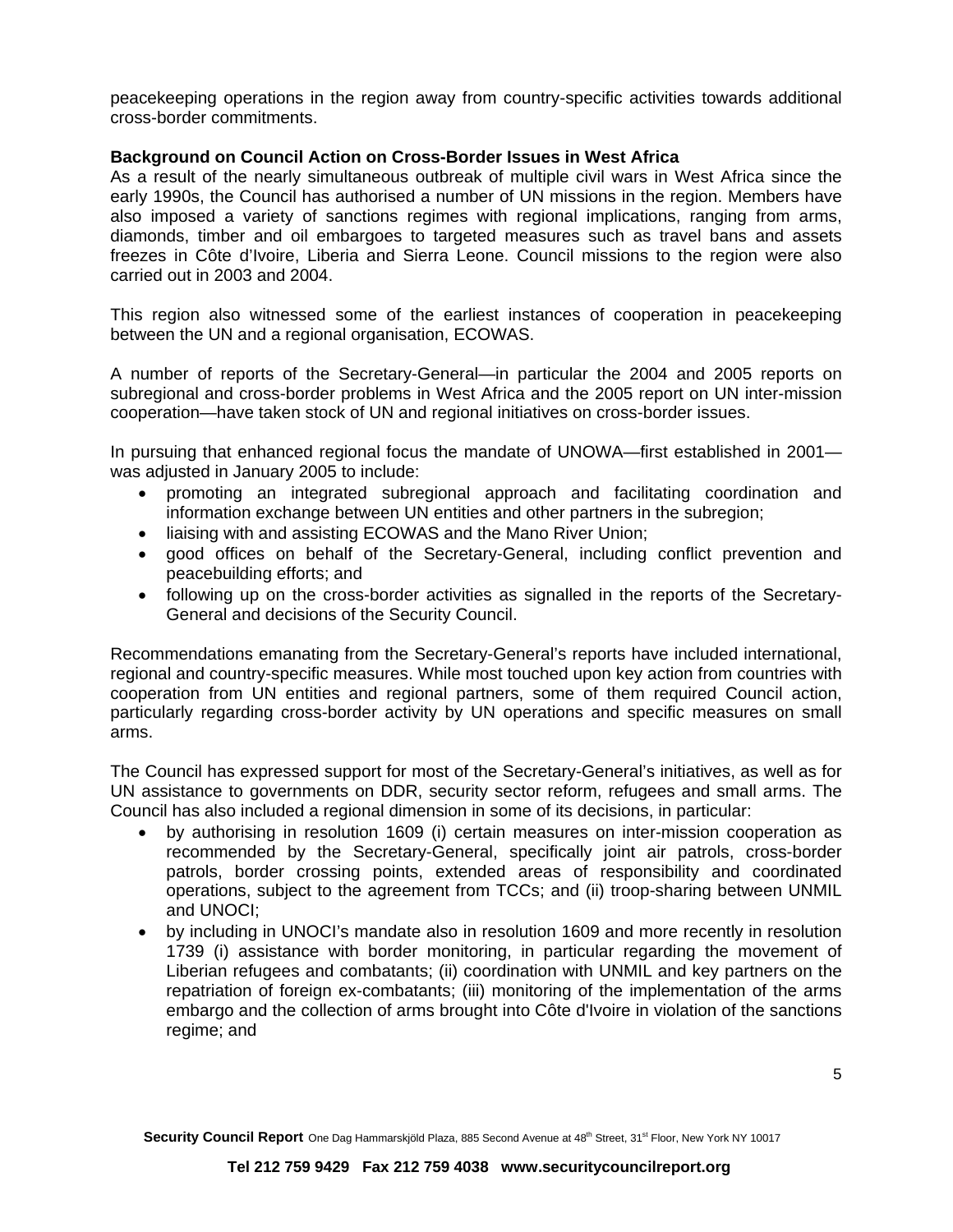• by authorising UNMIL to provide security for the Special Court for Sierra Leone after the departure of UNAMSIL in resolution 1626 and to apprehend and transfer Charles Taylor to the custody of the Court in resolution 1638.

Other Secretary-General's recommendations, however, were not acted on, including the creation of a "naming and shaming" list of individuals, groups, corporations and countries involved in violating arms embargoes in West Africa and the referral of individuals to the International Criminal Court.

Still other recommendations on peacekeeping were not met with enthusiasm in the Council or among the wider membership, in particular cross-border military operations in the shape of hot pursuit and the establishment of a subregional reserve force.

Furthermore, the measures on inter-mission cooperation authorised in resolution 1609 do not seem to have made much progress. This appears to have been largely due to difficulties with logistics, management and, in particular, obtaining consent from the host countries and TCCs for cross-border operations.

#### **UN Documents**

| <b>Selected Security Council Resolutions</b>      |                                                                                                             |
|---------------------------------------------------|-------------------------------------------------------------------------------------------------------------|
|                                                   | S/RES/1657 (6 February 2006) authorised UNMIL-UNOCI troop-sharing.                                          |
|                                                   | S/RES/1638 (11 November 2005) mandated UNMIL to apprehend Charles Taylor.                                   |
|                                                   | S/RES/1631 (17 October 2005) addressed cooperation between the UN and regional organisations.               |
| $\bullet$                                         | S/RES/1626 (19 September 2005) authorised a temporary redeployment in Sierra Leone of UNMIL                 |
|                                                   | troops.                                                                                                     |
| $\bullet$                                         | S/RES/1625 (14 September 2005) was a declaration on the Council's role in conflict prevention,              |
|                                                   | particularly in Africa.                                                                                     |
| $\bullet$                                         | S/RES/1609 (24 June 2005) authorised certain measures in inter-mission cooperation and future               |
|                                                   | UNMIL-UNAMSIL-UNOCI troop-sharing.                                                                          |
| $\bullet$                                         | S/RES/1467 (18 March 2003) and 1209 (19 November 1998) addressed the proliferation of small                 |
|                                                   | arms and light weapons in West Africa and in the whole continent respectively.                              |
| <b>Selected Presidential Statements</b>           |                                                                                                             |
|                                                   | S/PRST/2006/38 (9 August 2006) was the statement on peace consolidation in West Africa                      |
|                                                   | requesting, <i>inter alia</i> , a report with recommendations on the cooperation between the United Nations |
|                                                   | missions deployed in the region and on the cross-border issues in West Africa.                              |
| $\bullet$                                         | S/PRST/2005/9 (25 February 2005) and 2004/7 (25 March 2004) considered cross-border and                     |
|                                                   | subregional problems in West Africa.                                                                        |
|                                                   | S/PRST/2005/7 (17 February 2005) addressed the issue of small arms and light weapons.                       |
| <b>Reports of Council Missions to West Africa</b> |                                                                                                             |
|                                                   | S/2004/525 (2 July 2004)                                                                                    |
|                                                   | S/2003/688 (7 July 2003)                                                                                    |
| <b>Selected Secretary-General's Reports</b>       |                                                                                                             |
| $\bullet$                                         | S/2007/143 (13 March 2007) was the recent report on cross-border issues in West Africa.                     |
|                                                   | S/2006/109 (17 February 2006) was the latest report on small arms.                                          |
| $\bullet$                                         | A/60/182 (1 August 2005), A/59/285 (20 August 2004) and S/1998/318 (13 April 1998) were reports             |
|                                                   | on the causes of conflict and promotion of durable peace and sustainable development in Africa.             |
|                                                   | S/2005/135 (2 March 2005) was the report on inter-mission cooperation in West Africa.                       |
| $\bullet$                                         | S/2005/86 (11 February 2005) and S/2004/200 (12 March 2004) were reports on ways to address                 |
|                                                   | subregional and cross-border issues in West Africa.                                                         |
| <b>Other</b>                                      |                                                                                                             |
|                                                   | S/PV.5509 (9 August 2006) was the Council debate on peace consolidation in West Africa.                     |

6

Security Council Report One Dag Hammarskjöld Plaza, 885 Second Avenue at 48<sup>th</sup> Street, 31<sup>st</sup> Floor, New York NY 10017